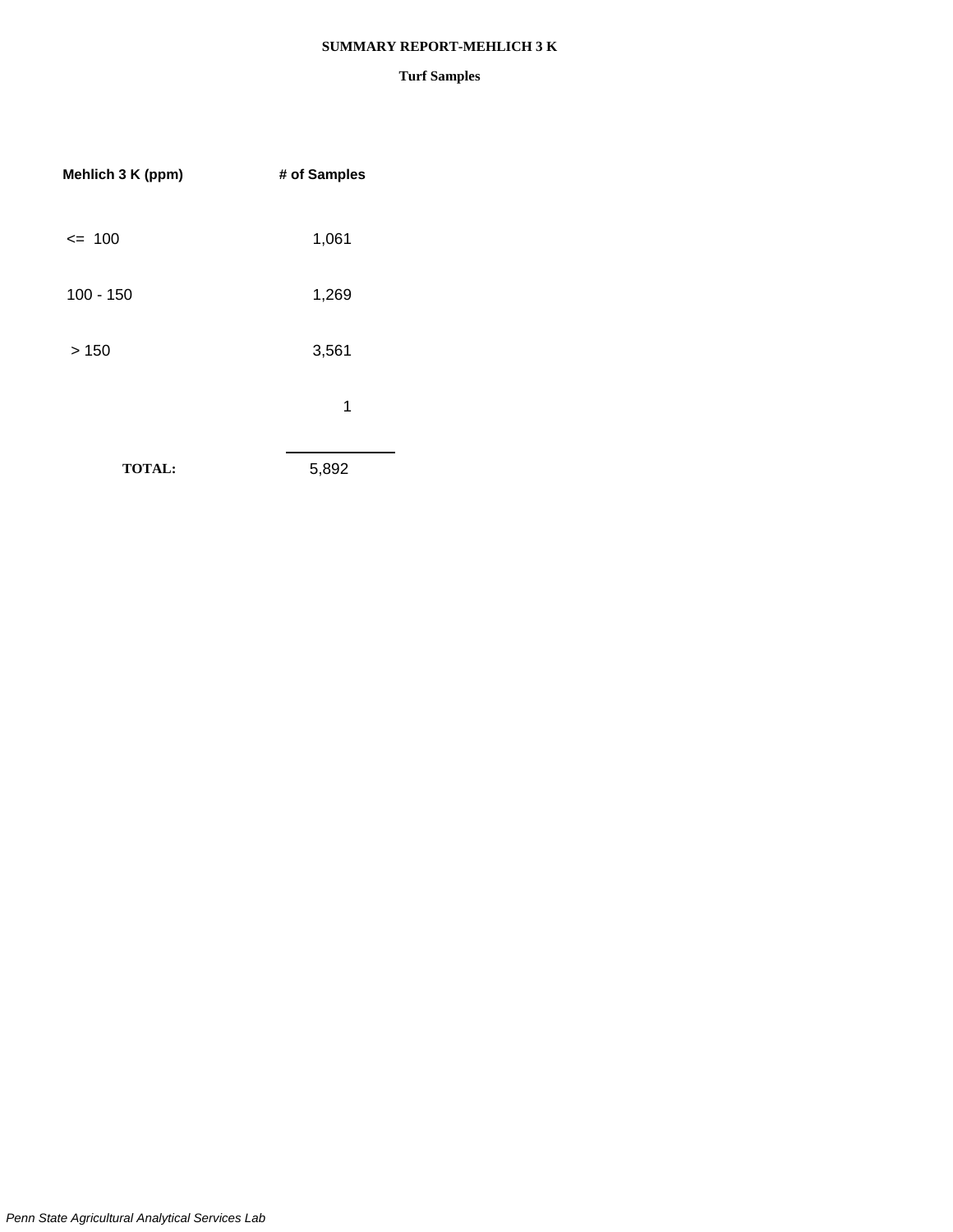| <b>County</b>    | <b>Total Samples</b> |                | Mehlich 3 K<br>(ppm) | # of Samples   |
|------------------|----------------------|----------------|----------------------|----------------|
| <b>ADAMS</b>     | 45                   |                |                      |                |
|                  |                      |                | $1 \le 100$          | 18             |
|                  |                      | $\overline{2}$ | $100 - 150$          | 10             |
|                  |                      | 3              | >150                 | 17             |
| <b>ALLEGHENY</b> | 311                  |                |                      |                |
|                  |                      | 1              | $= 100$              | 69             |
|                  |                      | $\overline{2}$ | 100 - 150            | 78             |
|                  |                      | 3              | > 150                | 164            |
| <b>ARMSTRONG</b> | 73                   |                |                      |                |
|                  |                      | 1              | $\leq$ 100           | 25             |
|                  |                      | 2              | $100 - 150$          | 27             |
|                  |                      | 3              | >150                 | 20             |
|                  |                      |                |                      | $\mathbf{1}$   |
| <b>BEAVER</b>    | 46                   |                |                      |                |
|                  |                      |                | $1 \le 100$          | 11             |
|                  |                      | $\overline{2}$ | $100 - 150$          | 11             |
|                  |                      | 3              | >150                 | 24             |
| <b>BEDFORD</b>   | 20                   |                |                      |                |
|                  |                      | $\mathbf{1}$   | $= 100$              | $\overline{7}$ |
|                  |                      | $\overline{2}$ | $100 - 150$          | $\sqrt{2}$     |
|                  |                      | 3              | > 150                | 11             |
| <b>BERKS</b>     | 203                  |                |                      |                |
|                  |                      | $\mathbf{1}$   | $\leq$ 100           | 22             |
|                  |                      | $\overline{2}$ | $100 - 150$          | 44             |
|                  |                      | 3              | > 150                | 137            |
| <b>BLAIR</b>     | 52                   |                |                      |                |
|                  |                      |                | $1 \le 100$          | 4              |
|                  |                      | $\overline{2}$ | $100 - 150$          | 15             |
|                  |                      | 3              | > 150                | 33             |
| <b>BRADFORD</b>  | 4                    |                |                      |                |
|                  |                      |                | $1 \le 100$          | $\overline{2}$ |
|                  |                      | $\overline{2}$ | $100 - 150$          | $\mathbf 1$    |
|                  |                      |                | 3 > 150              | 1              |
|                  | 205                  |                |                      |                |
| <b>BUCKS</b>     |                      |                | $1 \le 100$          | 63             |
|                  |                      | $\overline{2}$ | $100 - 150$          | 49             |
|                  |                      | 3              | > 150                | 93             |
|                  |                      |                |                      |                |
| <b>BUTLER</b>    | 94                   |                | $1 \le 100$          | 10             |
|                  |                      |                |                      |                |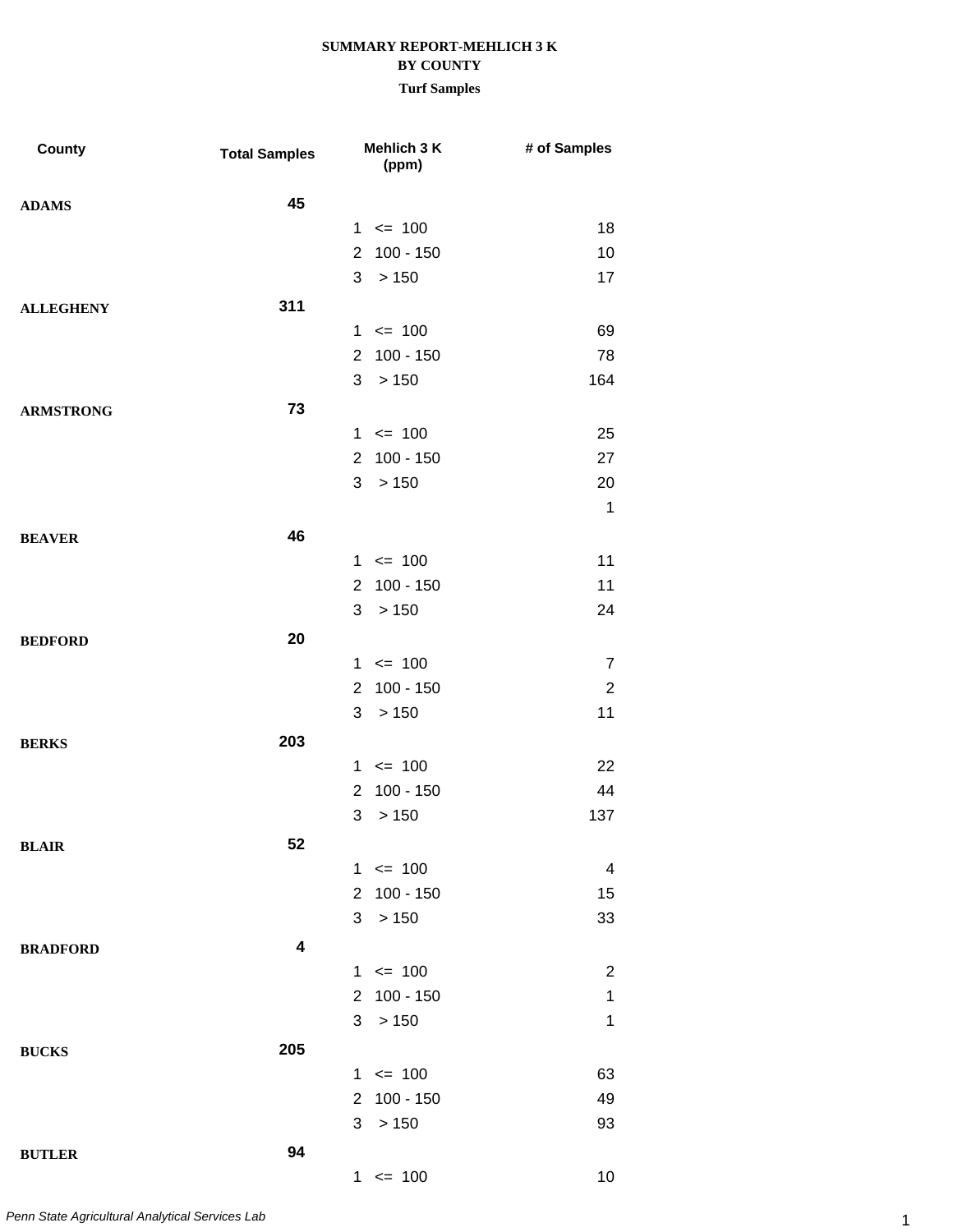| County            | <b>Total Samples</b> | Mehlich 3 K<br>(ppm)          | # of Samples   |
|-------------------|----------------------|-------------------------------|----------------|
|                   |                      | 2 100 - 150                   | 20             |
|                   |                      | 3<br>>150                     | 64             |
| <b>CAMBRIA</b>    | 16                   |                               |                |
|                   |                      | $1 \le 100$                   | 5              |
|                   |                      | $100 - 150$<br>$\overline{2}$ | 3              |
|                   |                      | > 150<br>3                    | 8              |
| <b>CARBON</b>     | 10                   |                               |                |
|                   |                      | $1 \le 100$                   | $\mathbf 1$    |
|                   |                      | $100 - 150$<br>$\overline{2}$ | 4              |
|                   |                      | 3<br>>150                     | 5              |
| <b>CENTRE</b>     | 236                  |                               |                |
|                   |                      | $1 \le 100$                   | 85             |
|                   |                      | $100 - 150$<br>$\overline{2}$ | 44             |
|                   |                      | > 150<br>3                    | 107            |
| <b>CHESTER</b>    | 206                  |                               |                |
|                   |                      | $1 \le 100$                   | 18             |
|                   |                      | $100 - 150$<br>$\overline{2}$ | 50             |
|                   |                      | 3<br>>150                     | 138            |
| <b>CLARION</b>    | 13                   |                               |                |
|                   |                      | $1 \le 100$                   | 5              |
|                   |                      | $100 - 150$<br>$\overline{2}$ | 3              |
|                   |                      | > 150<br>3                    | 5              |
| <b>CLEARFIELD</b> | 68                   |                               |                |
|                   |                      | $1 \le 100$                   | 27             |
|                   |                      | $100 - 150$<br>$\overline{2}$ | 16             |
|                   |                      | 3 > 150                       | 25             |
| <b>CLINTON</b>    | $\bf 6$              |                               |                |
|                   |                      | 2 100 - 150                   | $\mathbf{1}$   |
|                   |                      | 3<br>> 150                    | 5              |
| <b>COLUMBIA</b>   | 16                   |                               |                |
|                   |                      | $1 \le 100$                   | 5              |
|                   |                      | 2 100 - 150                   | 3              |
|                   |                      | 3 <sup>1</sup><br>>150        | 8              |
| <b>CRAWFORD</b>   | 9                    |                               |                |
|                   |                      | $1 \le 100$                   | $\overline{2}$ |
|                   |                      | 2 100 - 150                   | 5              |
|                   |                      | >150<br>3                     | $\overline{2}$ |
| <b>CUMBERLAND</b> | 119                  |                               |                |
|                   |                      | $1 \le 100$                   | 16             |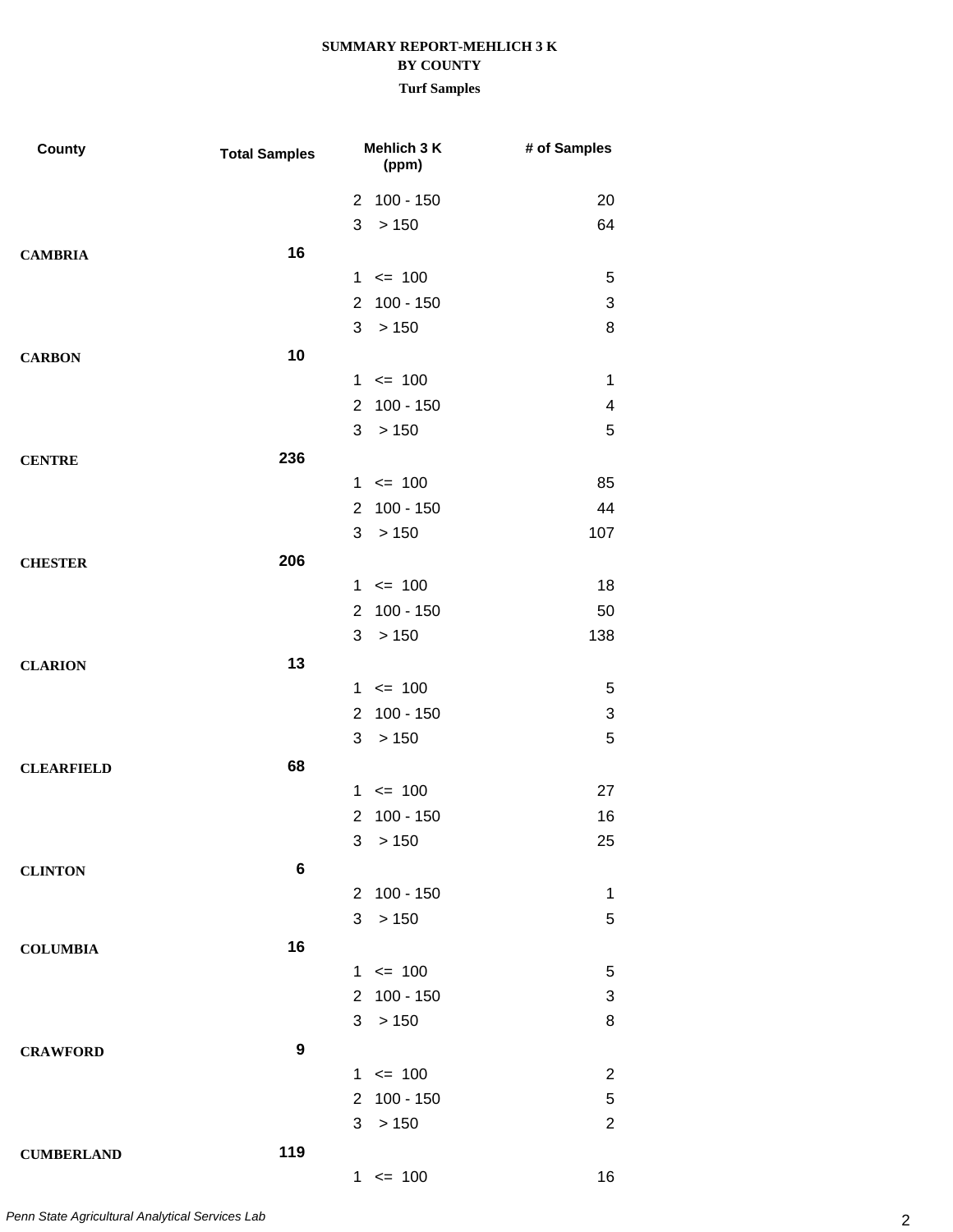| County            | <b>Total Samples</b> |                | Mehlich 3 K<br>(ppm) | # of Samples   |
|-------------------|----------------------|----------------|----------------------|----------------|
|                   |                      |                | 2 100 - 150          | 20             |
|                   |                      | 3              | > 150                | 83             |
| <b>DAUPHIN</b>    | 191                  |                |                      |                |
|                   |                      |                | $1 \le 100$          | 31             |
|                   |                      | 2              | $100 - 150$          | 35             |
|                   |                      | 3              | > 150                | 125            |
| <b>DELAWARE</b>   | 492                  |                |                      |                |
|                   |                      |                | $1 \le 100$          | 55             |
|                   |                      | $\overline{2}$ | $100 - 150$          | 85             |
|                   |                      | 3              | > 150                | 352            |
| <b>ELK</b>        | 8                    |                |                      |                |
|                   |                      |                | $1 \le 100$          | $\overline{2}$ |
|                   |                      | 2              | $100 - 150$          | $\mathbf 1$    |
|                   |                      | 3              | > 150                | 5              |
| <b>ERIE</b>       | 29                   |                |                      |                |
|                   |                      |                | $1 \le 100$          | 14             |
|                   |                      | $\overline{2}$ | $100 - 150$          | 5              |
|                   |                      | 3              | > 150                | 10             |
| <b>FAYETTE</b>    | 60                   |                |                      |                |
|                   |                      |                | $1 \le 100$          | 12             |
|                   |                      | 2              | $100 - 150$          | 19             |
|                   |                      | 3              | > 150                | 29             |
| <b>FOREST</b>     | 3                    |                |                      |                |
|                   |                      | $\mathbf{1}$   | $\leq$ 100           | $\mathbf 1$    |
|                   |                      | 3              | > 150                | $\overline{2}$ |
| <b>FRANKLIN</b>   | 118                  |                |                      |                |
|                   |                      |                | $1 \le 100$          | 9              |
|                   |                      | $\overline{2}$ | $100 - 150$          | 10             |
|                   |                      | 3              | > 150                | 99             |
| <b>FULTON</b>     | 4                    |                |                      |                |
|                   |                      |                | $1 \le 100$          | $\overline{2}$ |
|                   |                      |                | 3 > 150              | $\overline{2}$ |
| <b>GREENE</b>     | $\overline{7}$       |                |                      |                |
|                   |                      |                | $1 \le 100$          | $\overline{c}$ |
|                   |                      | 3              | >150                 | $\mathbf 5$    |
| <b>HUNTINGDON</b> | 16                   |                |                      |                |
|                   |                      |                | $1 \le 100$          | 3              |
|                   |                      | $\overline{2}$ | $100 - 150$          | 4              |
|                   |                      | 3              | >150                 | 9              |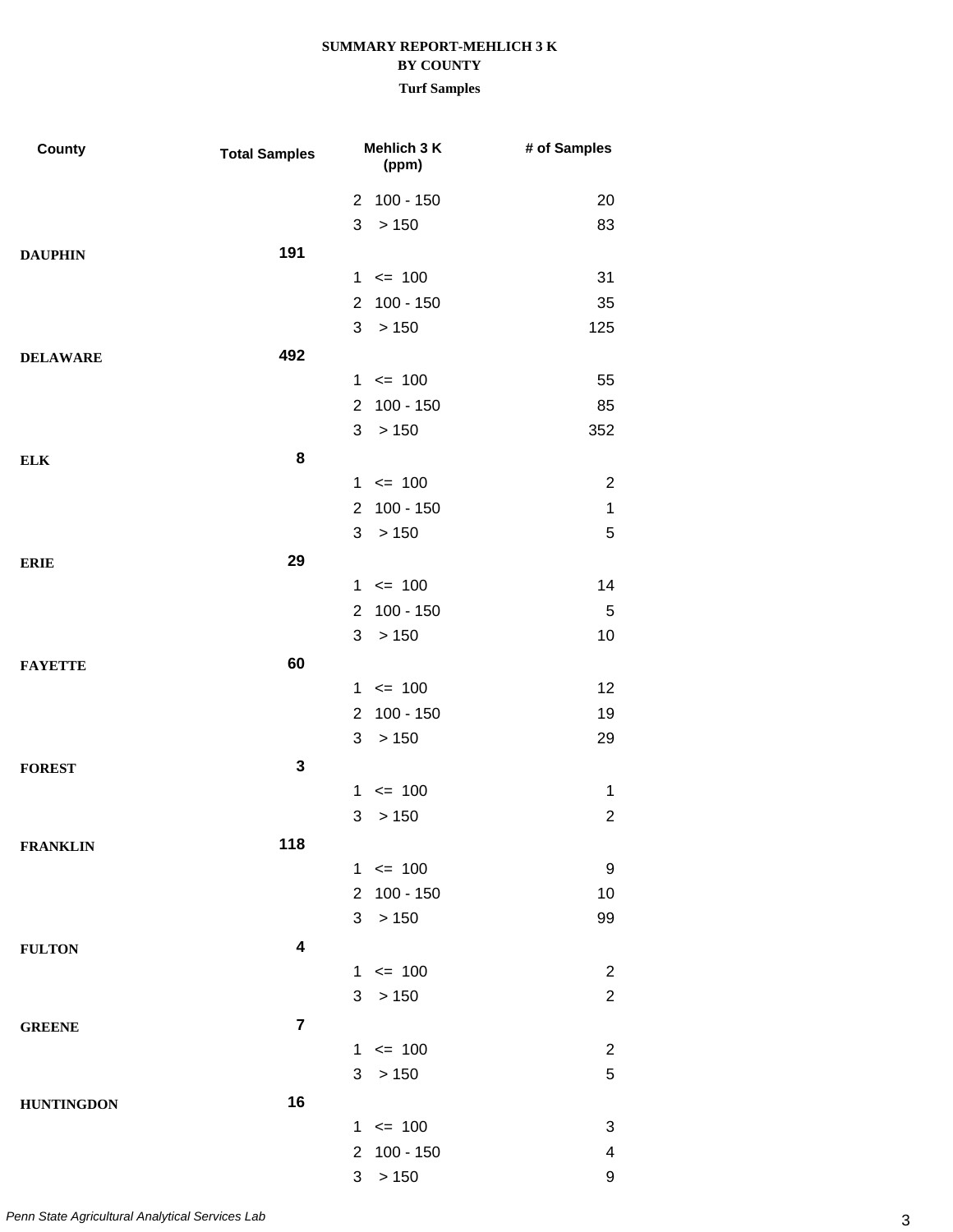| County            | <b>Total Samples</b> | Mehlich 3 K<br>(ppm)          | # of Samples   |
|-------------------|----------------------|-------------------------------|----------------|
| <b>INDIANA</b>    | 37                   |                               |                |
|                   |                      | $1 \le 100$                   | $\overline{2}$ |
|                   |                      | $100 - 150$<br>$\overline{2}$ | $\sqrt{5}$     |
|                   |                      | 3<br>>150                     | 30             |
| <b>JEFFERSON</b>  | $\overline{7}$       |                               |                |
|                   |                      | $1 \le 100$                   | 1              |
|                   |                      | 2 100 - 150                   | 4              |
|                   |                      | 3<br>>150                     | $\overline{2}$ |
| <b>JUNIATA</b>    | 11                   |                               |                |
|                   |                      | $1 \le 100$                   | $\overline{2}$ |
|                   |                      | $100 - 150$<br>$\overline{2}$ | $\mathbf{1}$   |
|                   |                      | 3<br>>150                     | 8              |
| <b>LACKAWANNA</b> | 60                   |                               |                |
|                   |                      | $1 \le 100$                   | 31             |
|                   |                      | 2 100 - 150                   | 15             |
|                   |                      | 3<br>>150                     | 14             |
| <b>LANCASTER</b>  | 670                  |                               |                |
|                   |                      | $1 \le 100$                   | 48             |
|                   |                      | $100 - 150$<br>$\overline{2}$ | 137            |
|                   |                      | 3<br>>150                     | 485            |
| <b>LAWRENCE</b>   | 10                   |                               |                |
|                   |                      | $1 \le 100$                   | $\overline{2}$ |
|                   |                      | $100 - 150$<br>$\overline{2}$ | $\overline{2}$ |
|                   |                      | 3<br>> 150                    | 6              |
| <b>LEBANON</b>    | 67                   |                               |                |
|                   |                      | $= 100$<br>1                  | 9              |
|                   |                      | 2 100 - 150                   | 11             |
|                   |                      | 3<br>>150                     | 47             |
| <b>LEHIGH</b>     | 169                  |                               |                |
|                   |                      | $1 \le 100$                   | 18             |
|                   |                      | 2 100 - 150                   | 38             |
|                   |                      | 3<br>> 150                    | 113            |
| <b>LUZERNE</b>    | 132                  |                               |                |
|                   |                      | $1 \le 100$                   | 58             |
|                   |                      | 2 100 - 150                   | 37             |
|                   |                      | $>150$<br>3                   | 37             |
| <b>LYCOMING</b>   | 24                   |                               |                |
|                   |                      | $1 \le 100$                   | 3              |
|                   |                      | 2 100 - 150                   | $\sqrt{5}$     |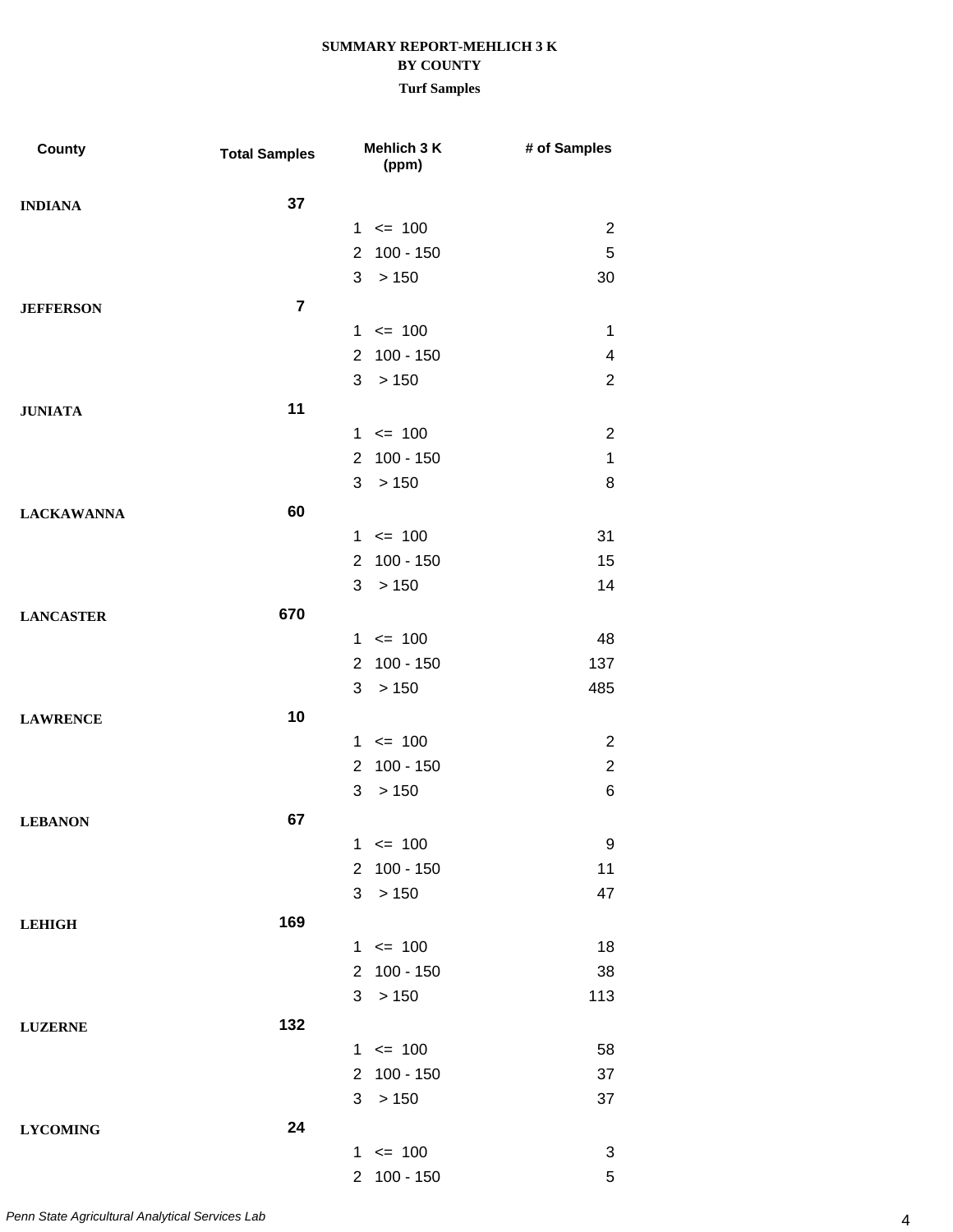| County                | <b>Total Samples</b> |                | Mehlich 3 K<br>(ppm) | # of Samples            |
|-----------------------|----------------------|----------------|----------------------|-------------------------|
|                       |                      | 3              | > 150                | 16                      |
| <b>MCKEAN</b>         | 6                    |                |                      |                         |
|                       |                      | $\mathbf{1}$   | $= 100$              | 3                       |
|                       |                      | $\overline{2}$ | $100 - 150$          | $\mathbf 1$             |
|                       |                      | 3              | > 150                | $\overline{2}$          |
| <b>MERCER</b>         | 30                   |                |                      |                         |
|                       |                      |                | $1 \le 100$          | 8                       |
|                       |                      | $\overline{2}$ | $100 - 150$          | 8                       |
|                       |                      | 3              | > 150                | 14                      |
| <b>MIFFLIN</b>        | 18                   |                |                      |                         |
|                       |                      | 1              | $= 100$              | 1                       |
|                       |                      | $\overline{2}$ | $100 - 150$          | 3                       |
|                       |                      | 3              | > 150                | 14                      |
| <b>MONROE</b>         | 16                   |                |                      |                         |
|                       |                      |                | $1 \le 100$          | $\overline{2}$          |
|                       |                      | $\overline{2}$ | $100 - 150$          | $\overline{\mathbf{4}}$ |
|                       |                      | 3              | > 150                | 10                      |
| <b>MONTGOMERY</b>     | 967                  |                |                      |                         |
|                       |                      | 1              | $= 100$              | 160                     |
|                       |                      | $\overline{2}$ | $100 - 150$          | 201                     |
|                       |                      | 3              | > 150                | 606                     |
| <b>MONTOUR</b>        | 9                    |                |                      |                         |
|                       |                      |                | $1 \le 100$          | $\overline{2}$          |
|                       |                      | 2              | $100 - 150$          | $\mathbf 1$             |
|                       |                      | 3              | > 150                | 6                       |
| <b>NORTHAMPTON</b>    | 111                  |                |                      |                         |
|                       |                      |                | $1 \le 100$          | 13                      |
|                       |                      | $\overline{2}$ | $100 - 150$          | 15                      |
|                       |                      | 3              | >150                 | 83                      |
| <b>NORTHUMBERLAND</b> | 27                   |                |                      |                         |
|                       |                      |                | $1 \le 100$          | 4                       |
|                       |                      |                | 2 100 - 150          | $\overline{7}$          |
|                       |                      | 3              | >150                 | 16                      |
| <b>PERRY</b>          | 25                   |                |                      |                         |
|                       |                      |                | $1 \le 100$          | 3                       |
|                       |                      | $\overline{2}$ | $100 - 150$          | 4                       |
|                       |                      | 3              | > 150                | 18                      |
| PHILADELPHIA          | 45                   |                |                      |                         |
|                       |                      |                | $1 \le 100$          | 4                       |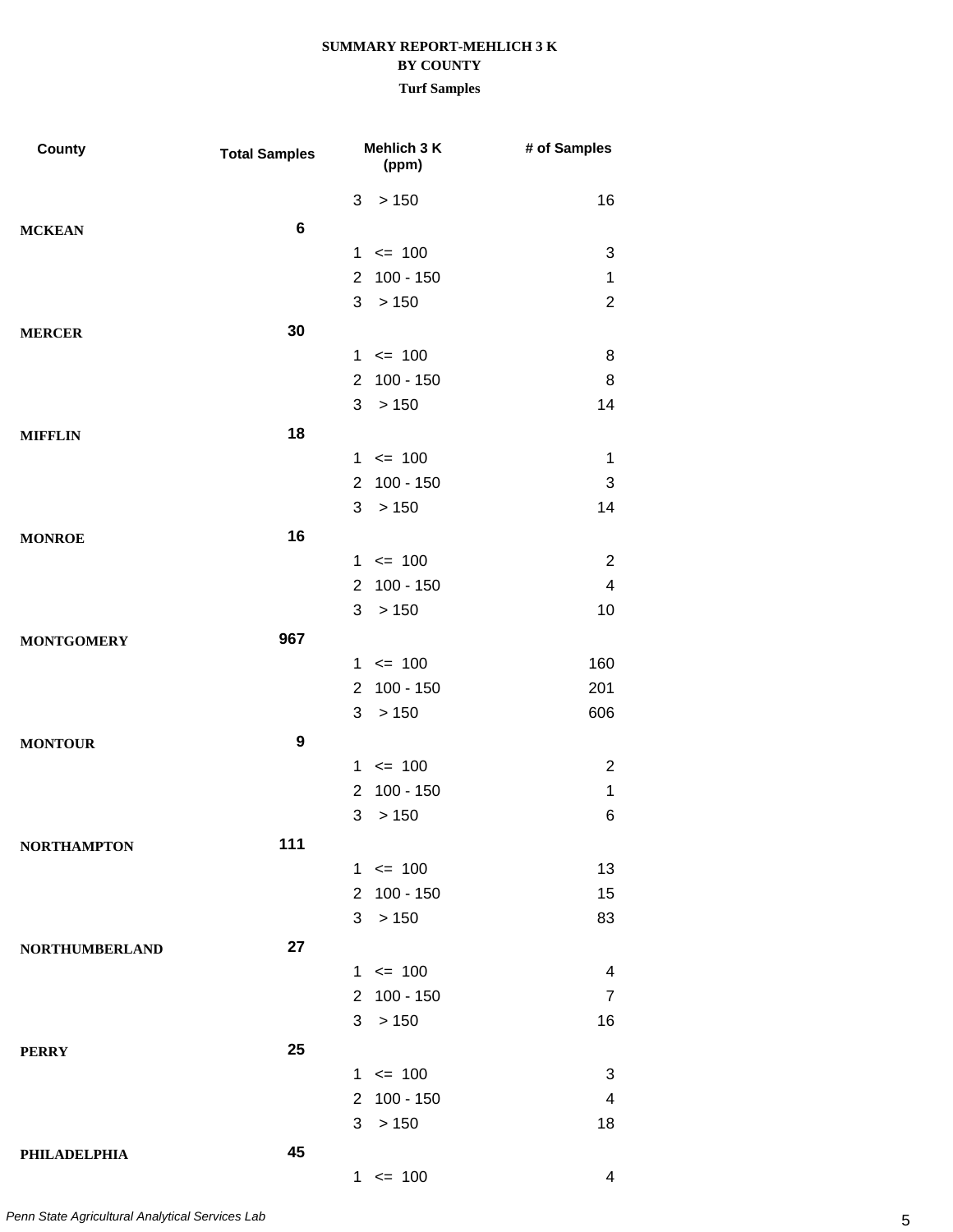| County             | <b>Total Samples</b> | Mehlich 3 K<br>(ppm)          | # of Samples            |
|--------------------|----------------------|-------------------------------|-------------------------|
|                    |                      | 2 100 - 150                   | 9                       |
|                    |                      | > 150<br>3                    | 32                      |
| <b>PIKE</b>        | $\boldsymbol{9}$     |                               |                         |
|                    |                      | $1 \le 100$                   | 5                       |
|                    |                      | 2 100 - 150                   | $\overline{\mathbf{4}}$ |
| <b>POTTER</b>      | 10                   |                               |                         |
|                    |                      | $1 \le 100$                   | 8                       |
|                    |                      | 2 100 - 150                   | $\overline{2}$          |
| <b>SCHUYLKILL</b>  | 38                   |                               |                         |
|                    |                      | $1 \le 100$                   | 13                      |
|                    |                      | $100 - 150$<br>$\overline{2}$ | 4                       |
|                    |                      | 3<br>> 150                    | 21                      |
| <b>SNYDER</b>      | 5                    |                               |                         |
|                    |                      | $1 \le 100$                   | 2                       |
|                    |                      | 3 > 150                       | 3                       |
| <b>SOMERSET</b>    | 20                   |                               |                         |
|                    |                      | $1 \le 100$                   | 3                       |
|                    |                      | $100 - 150$<br>$\overline{2}$ | 4                       |
|                    |                      | >150<br>3                     | 13                      |
| <b>SUSQUEHANNA</b> | 16                   |                               |                         |
|                    |                      | $1 \le 100$                   | 7                       |
|                    |                      | $100 - 150$<br>$\overline{2}$ | 4                       |
|                    |                      | >150<br>3                     | 5                       |
| <b>TIOGA</b>       | 28                   |                               |                         |
|                    |                      | $1 \le 100$                   | $\overline{7}$          |
|                    |                      | $100 - 150$<br>$\overline{2}$ | $\overline{7}$          |
|                    |                      | 3<br>>150                     | 14                      |
| <b>UNION</b>       | 17                   |                               |                         |
|                    |                      | $1 \le 100$                   | $\overline{2}$          |
|                    |                      | 2 100 - 150                   | 6                       |
|                    |                      | >150<br>3                     | 9                       |
| <b>VENANGO</b>     | $\bf 6$              |                               |                         |
|                    |                      | $1 \le 100$                   | $\overline{2}$          |
|                    |                      | 2 100 - 150                   | $\overline{2}$          |
|                    |                      | 3 > 150                       | $\overline{2}$          |
| <b>WARREN</b>      | 4                    |                               |                         |
|                    |                      | 2 100 - 150                   | $\overline{2}$          |
|                    |                      | 3<br>>150                     | $\overline{2}$          |
| <b>WASHINGTON</b>  | 177                  |                               |                         |